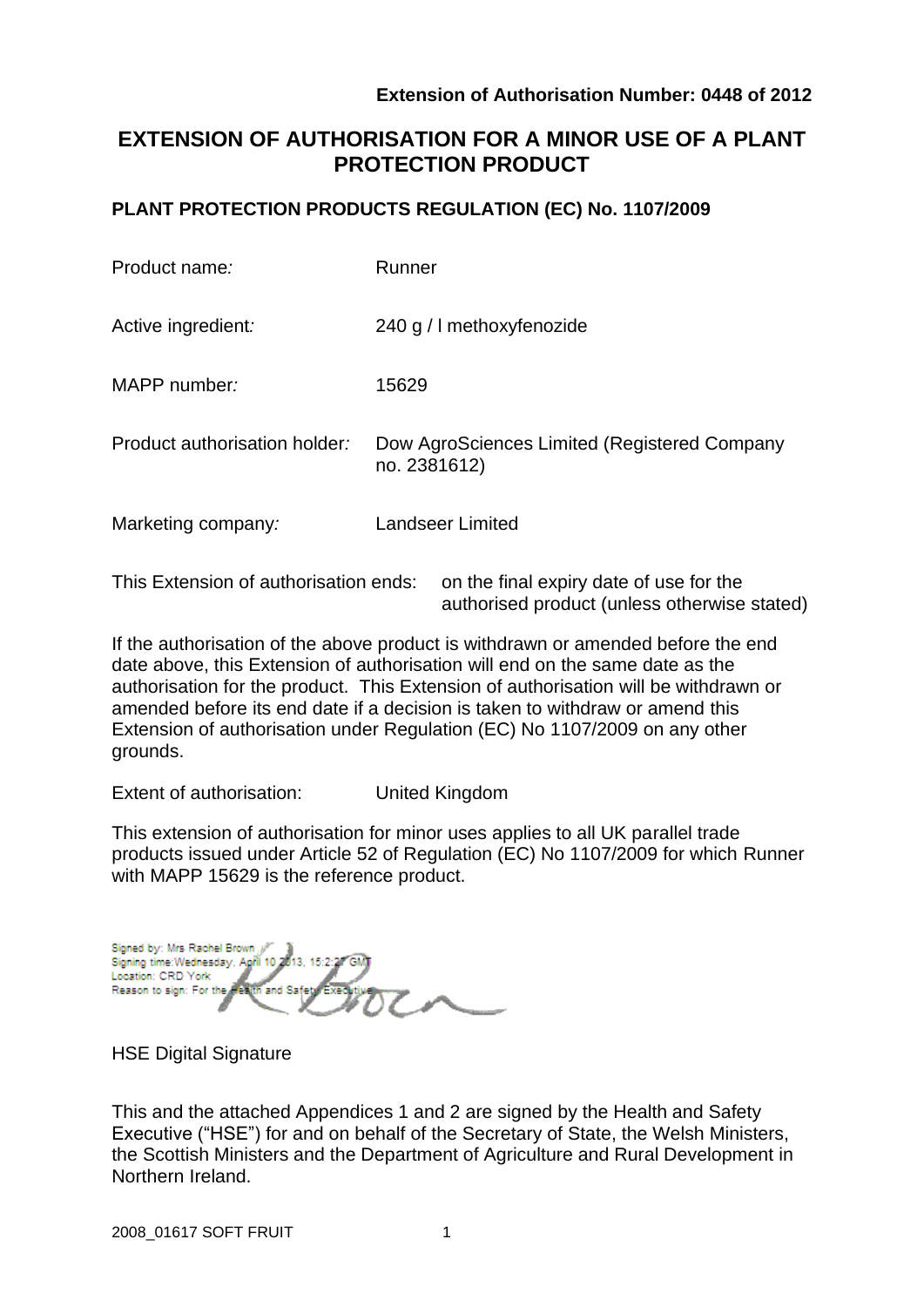Date of issue: 10 April 2013

### **EXPLANATORY NOTES**

- 1. This is Extension of authorisation number 0448 of 2012.
- 2. This Extension of authorisation will be published on the website of the Chemicals Regulation Directorate of the HSE.
- 3. Application reference number: COP 2008/01617
- 4. Persons using the product to which this Extension of authorisation applies should acquaint themselves with and observe all requirements contained in the Regulation (EC) No 1107/2009, including the duty on the holder of any Extension of authorisation to notify information on potentially dangerous effects, a contravention of which is a criminal offence under those Regulations.
- 5. Neither the efficacy nor the phytotoxicity of the product for which this Extension of authorisation has been granted has been assessed and, as such, the user bears the risk in respect of failures concerning its efficacy and phytotoxicity.

### **ADVISORY INFORMATION**

This Extension of Authorisation relates to the use of 'Runner' (M15629) on the above crops which were formerly authorised under the Long Term Arrangements for Extension of Use. This notice sets out the full conditions of the agreed extrapolation.

This Extension of Authorisation replaces 2903 of 2008 under MAPP number 12940 which will expire on the 31 August 2013 following a change of marketing company.

This authorisation has been re-issued to amend the expiry date in line with the parent authorisation.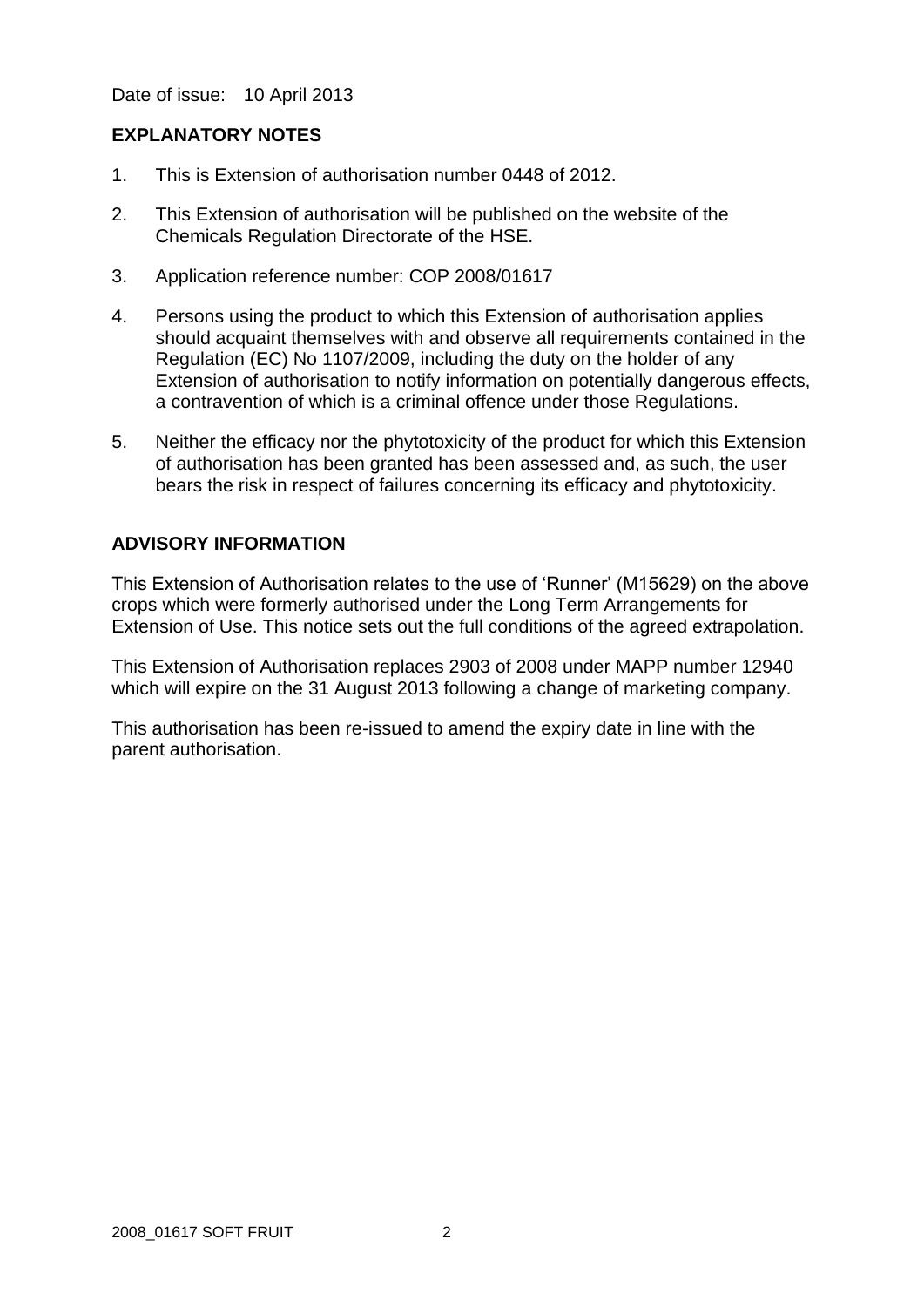## **APPENDIX 1: CONDITIONS OF EXTENSION OF AUTHORISATION**

The conditions below are obligatory. They must be complied with when the Extension of authorisation occurs. Failure to comply with the following conditions will result in the withdrawal or amendment of the Extension of authorisation under Regulation (EC) No 1107/2009 and may result in other enforcement action, including prosecution. For the purposes of this Extension of authorisation only, the conditions and/or requirements shown below supersede any corresponding conditions and/or requirements set out on the label or otherwise provided for under the product authorisation **which would otherwise apply**.

#### **Use:**

| Field of use:                             | <b>ONLY AS AN INSECTICIDE</b> |                                                  |            |                                                                                                                                                                                        |                                                                                                                                                                                      |  |  |
|-------------------------------------------|-------------------------------|--------------------------------------------------|------------|----------------------------------------------------------------------------------------------------------------------------------------------------------------------------------------|--------------------------------------------------------------------------------------------------------------------------------------------------------------------------------------|--|--|
| User:                                     | Professional                  |                                                  |            |                                                                                                                                                                                        |                                                                                                                                                                                      |  |  |
| Crops/situations:                         | ha)                           | Maximum<br>individual dose:<br>(litres product / |            | Maximum total<br>dose:                                                                                                                                                                 | Maximum<br>number of<br>treatments:                                                                                                                                                  |  |  |
| Outdoor soft fruit                        | 0.6                           |                                                  |            |                                                                                                                                                                                        | 3 per year                                                                                                                                                                           |  |  |
| Outdoor<br>ornamental plant<br>production | 0.6                           |                                                  |            |                                                                                                                                                                                        | 3 per annum                                                                                                                                                                          |  |  |
| Outdoor hops                              | 0.6                           |                                                  |            |                                                                                                                                                                                        | 3 per year                                                                                                                                                                           |  |  |
| <b>Operator Protection:</b>               |                               | (1)                                              | (a)<br>(b) | Engineering control of operator exposure must be<br>used where reasonably practicable in addition to the<br>following personal protective equipment:<br>when handling the concentrate. | Operators must wear suitable protective gloves<br>Operators must wear suitable protective gloves<br>when handling contaminated surfaces and<br>when applying by hand-held equipment. |  |  |
|                                           |                               | (2)                                              |            | However, engineering controls may replace personal<br>protective equipment if a COSHH assessment<br>shows that they provide an equal or higher standard<br>of protection.              |                                                                                                                                                                                      |  |  |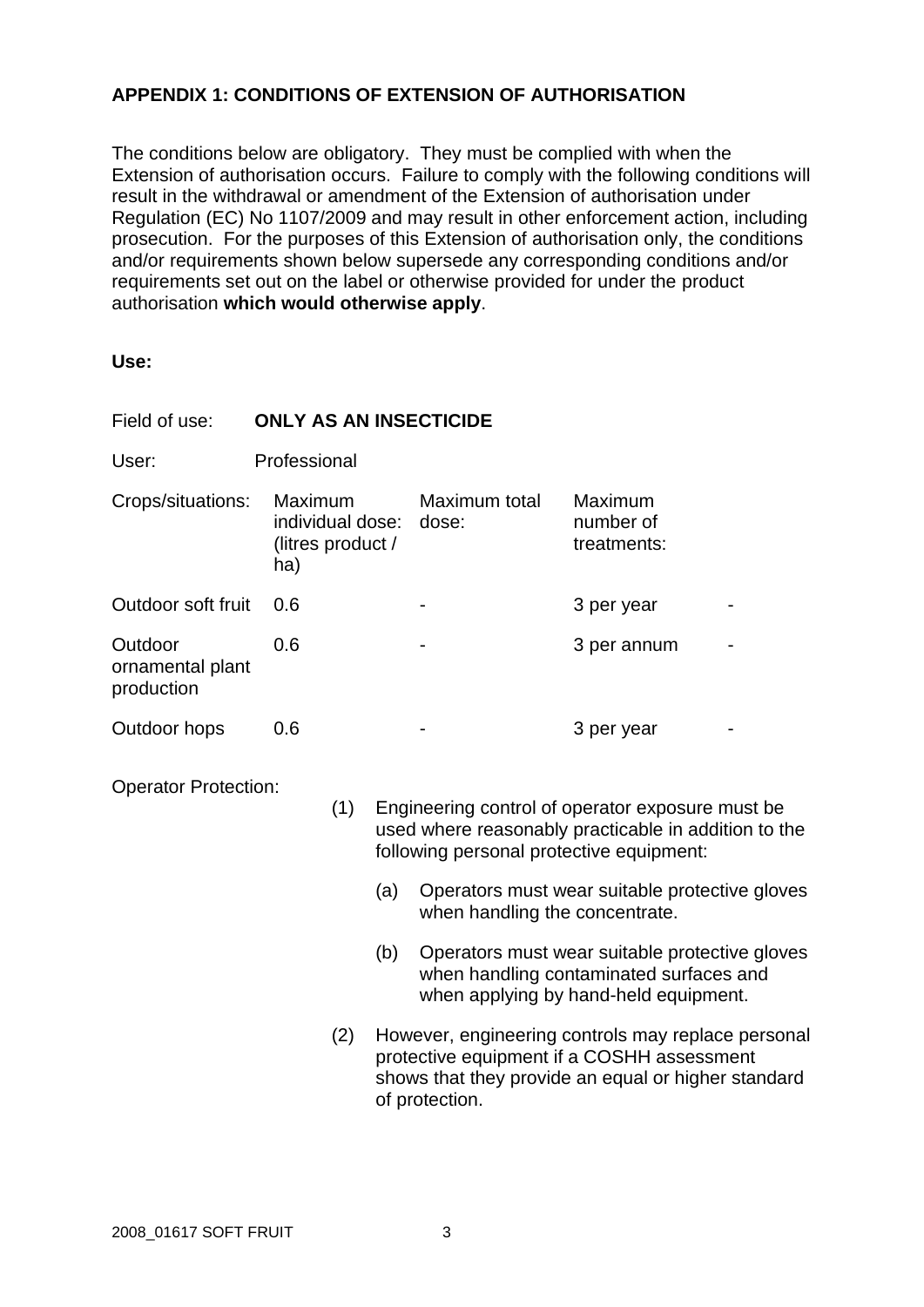Environmental protection:

| (1) | Since there is a risk to aquatic life from use, users<br>not applying the statutory buffer zone must either<br>themselves carry out or ensure that someone else<br>has carried out a Local Environment Risk<br>Assessment for Pesticides (LERAP) on their behalf<br>before each spraying operation from a horizontal<br>boom sprayer. Users must not allow direct spray<br>from such sprayers to fall within 5m of the top of the<br>bank of any static or flowing waterbody or within 1m<br>of a ditch which is dry at the time of application<br>(these distances to be measured as set out in the<br>booklet 'Local Environment Risk Assessment for<br>Pesticides - Horizontal Boom Sprayers' and any |
|-----|----------------------------------------------------------------------------------------------------------------------------------------------------------------------------------------------------------------------------------------------------------------------------------------------------------------------------------------------------------------------------------------------------------------------------------------------------------------------------------------------------------------------------------------------------------------------------------------------------------------------------------------------------------------------------------------------------------|
|     | amendments that are made to it) unless:                                                                                                                                                                                                                                                                                                                                                                                                                                                                                                                                                                                                                                                                  |

(a) The LERAP indicates that a narrower buffer zone will be sufficient; and

(b) Any measures indicated by the LERAP as justifying the narrower buffer zone are complied with in full and in accordance with any conditions applicable to them.

Spray must be aimed away from water.

- (2) The results of the LERAP must be recorded in written form and must be available for a period of three years for inspection to any person entitled to exercise enforcement powers under or in connection with the Plant Protection Products Regulations 2011 or the Plant Protection Products (Sustainable Use) Regulations 2012. (An electronic record will satisfy the requirement for a written record, providing it is similarly available for inspection and can be copied).
- (3) Detailed guidance on LERAPs and how to conduct a LERAP are contained in the booklet 'Local Environment Risk Assessment for Pesticides - Horizontal Boom Sprayers', available from HSE Chemicals Regulation Directorate's website. All LERAPs must be carried out in accordance with this Guidance and any amendments that are made to it.

Other specific restrictions:

- (1) This product must only be applied in accordance with the terms of this extension of authorisation, the product label and/or leaflet and any additional guidance on extensions of authorisation.
- (2) This product qualifies for inclusion within the Local Environment Risk Assessment for Pesticides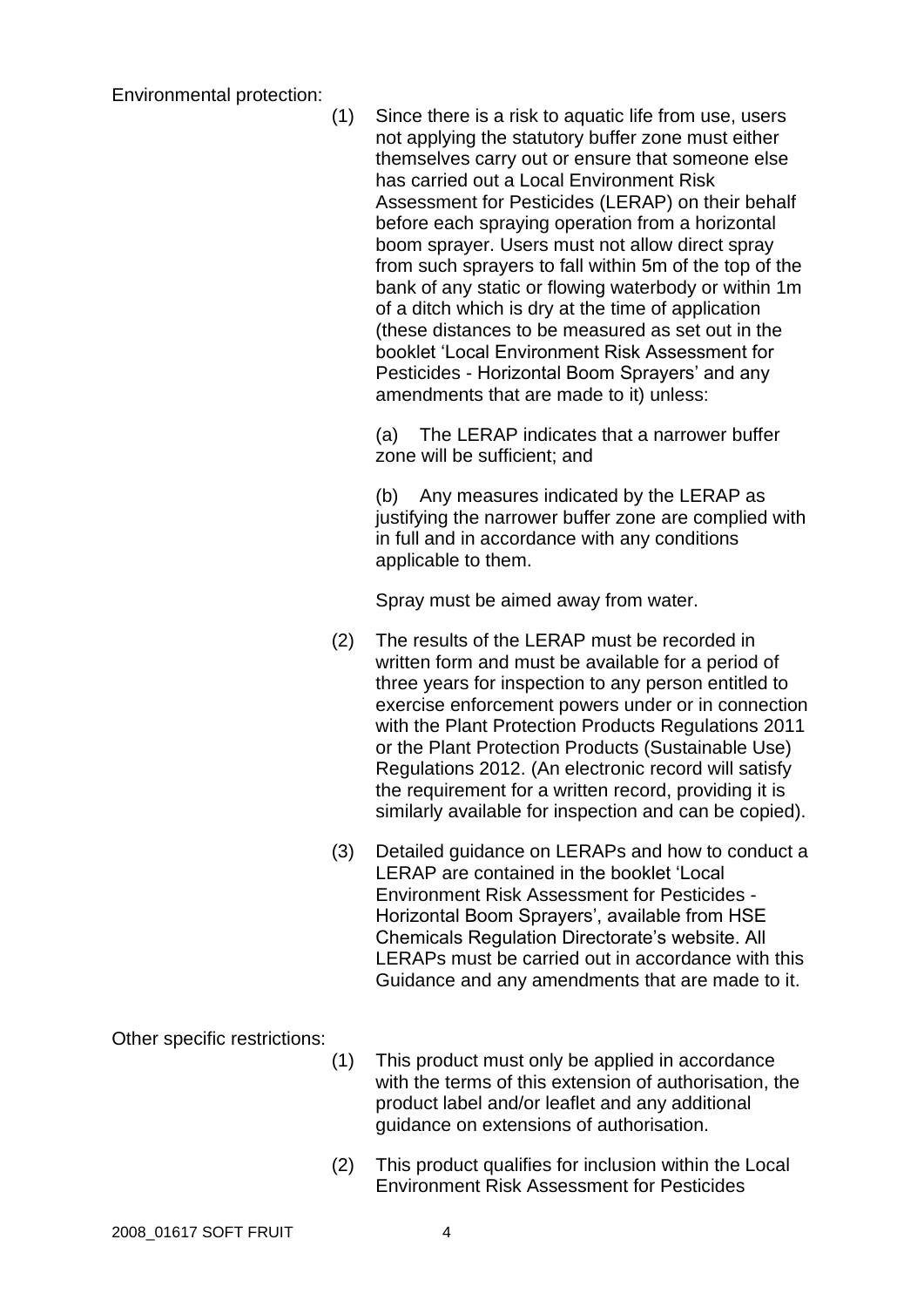(LERAP) scheme. Before each spraying operation from a horizontal boom sprayer, either a LERAP must be carried out in accordance with the 'Local Environment Risk Assessment for Pesticides Horizontal Boom Sprayers' booklet available from the HSE Chemicals Regulation Directorate's website or the statutory buffer zone must be maintained. The results of the LERAP must be recorded and kept available for three years.

(3) Ornamental Plant Production

(i) When used on ornamental plants, the seed or any part of treated plants must not be used for human or animal food or feed.

(4) Soft Fruit

(i) Any fruit harvested within 12 months of treatment must be destroyed.

(ii) Applications must not be made where there are fruit present.

(iii) Applications must not be made via broadcast airassisted equipment, unless specifically permitted on the product label.

(5) Hops

(i) Treated hops must not be harvested for human or animal consumption (including idling) within 12 months of treatment.

(ii) Applications must not be made via broadcast airassisted equipment, unless specifically permitted on the product label.

(6) This product must only be used as required by Statutory Notice issued by the Department's Plant Health and Seeds Inspectorate. Notices will be issued under the Plant Health (Great Britain) Order 1993 as appropriate or an equivalent statutory instrument.